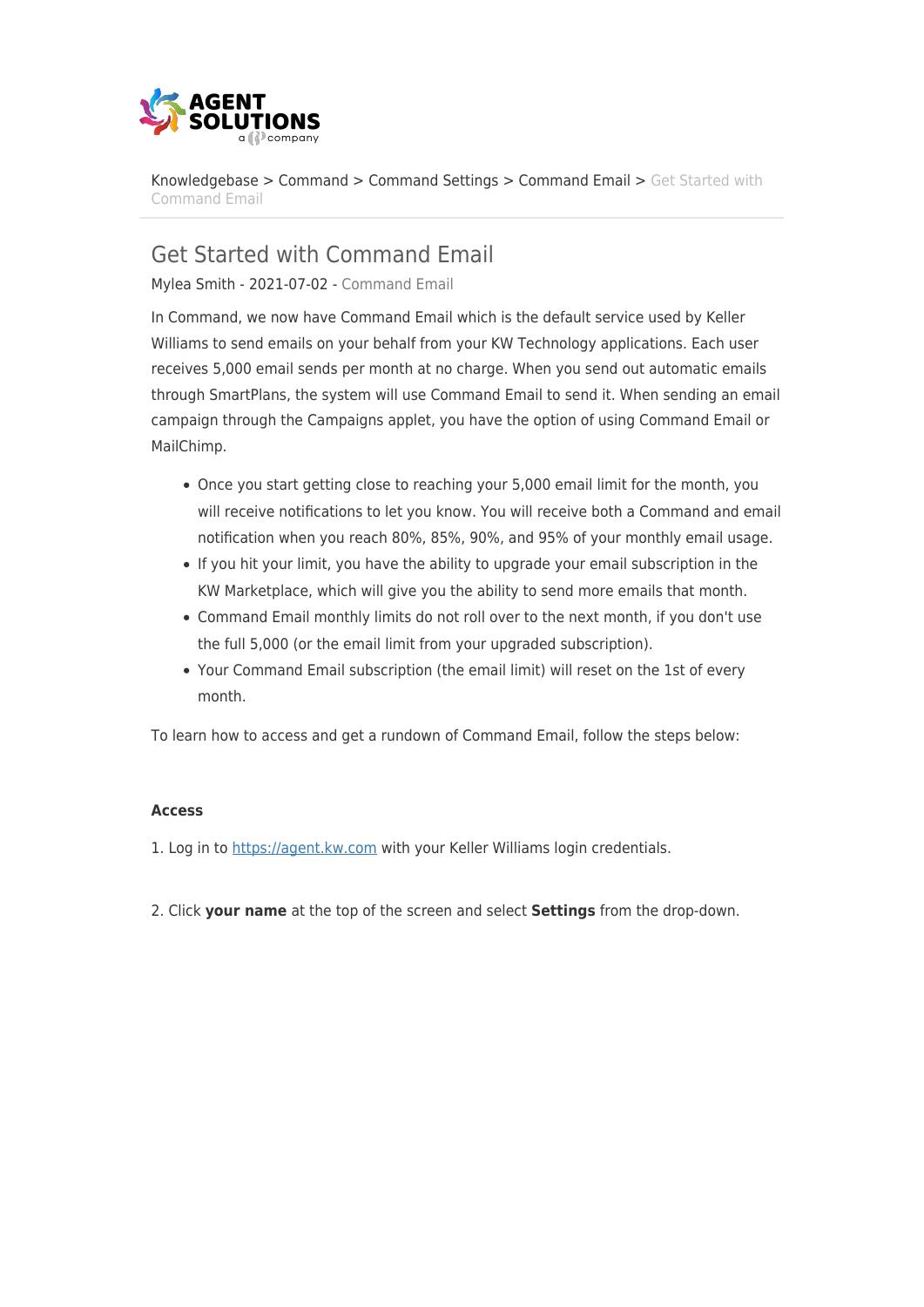| kw              | command<br>connect           |                              |               | 囹<br>My Team $\blacktriangledown$ | $\Omega$                                                                                                                                                                                                                                                                   | Jessica Campbell A                                                                                                               | $\odot$ |  |
|-----------------|------------------------------|------------------------------|---------------|-----------------------------------|----------------------------------------------------------------------------------------------------------------------------------------------------------------------------------------------------------------------------------------------------------------------------|----------------------------------------------------------------------------------------------------------------------------------|---------|--|
| ∩               | Welcome Home, Jessica        |                              |               |                                   |                                                                                                                                                                                                                                                                            | <b>A</b> Profile                                                                                                                 |         |  |
| 22<br>$\Xi$ =   | <b>Tasks</b>                 |                              |               |                                   | @ Settings<br><b>Product Upd</b><br>Command Training                                                                                                                                                                                                                       |                                                                                                                                  |         |  |
| $\square$<br>F. | <b>TASK</b>                  | <b>DUE DATE</b>              | <b>STATUS</b> |                                   | AUG 09, 2019                                                                                                                                                                                                                                                               | $\mathbf{B}$ Log out<br>WHAT TO                                                                                                  |         |  |
| ℗               | Phone call with Agron Miller | 11:59 PM                     | Due Today     |                                   | . You'll see changes to the Dashboard colors and<br>name updates<br>. New widgets on the main Dashboard. Like this<br>one!<br>. You're also going to find all your help tools<br>(Support chat, Training and ideas.kw.com) in the<br>'?' symbol in the upper right corner. |                                                                                                                                  |         |  |
| 愆               | Stage for open house: 4578 / | 11:59 PM                     | Due Today     |                                   |                                                                                                                                                                                                                                                                            |                                                                                                                                  |         |  |
| 뜫               | Add neighborhoods to datab-  | 11:59 PM                     | Due Today     |                                   |                                                                                                                                                                                                                                                                            | . New Smartplan - 8x8<br>. Major improvements to the Search feature in<br>Contacts<br>· Dashboards for Commission and Compliance |         |  |
| oOo             |                              |                              |               |                                   | AUG 05, 2019                                                                                                                                                                                                                                                               |                                                                                                                                  |         |  |
| 凹               |                              | $\langle$ Page 1-1 $\rangle$ |               |                                   |                                                                                                                                                                                                                                                                            | <b>UPDATES</b><br>. Contacts- Updates to the timeline featuring new                                                              |         |  |
| 靣<br>₾          |                              |                              |               |                                   |                                                                                                                                                                                                                                                                            | icons and colors.<br>. Contacts- Your custom column order will now                                                               |         |  |

3. From the Connected Applications page, navigate to the Command Email application and click **Manage**.



**Overview**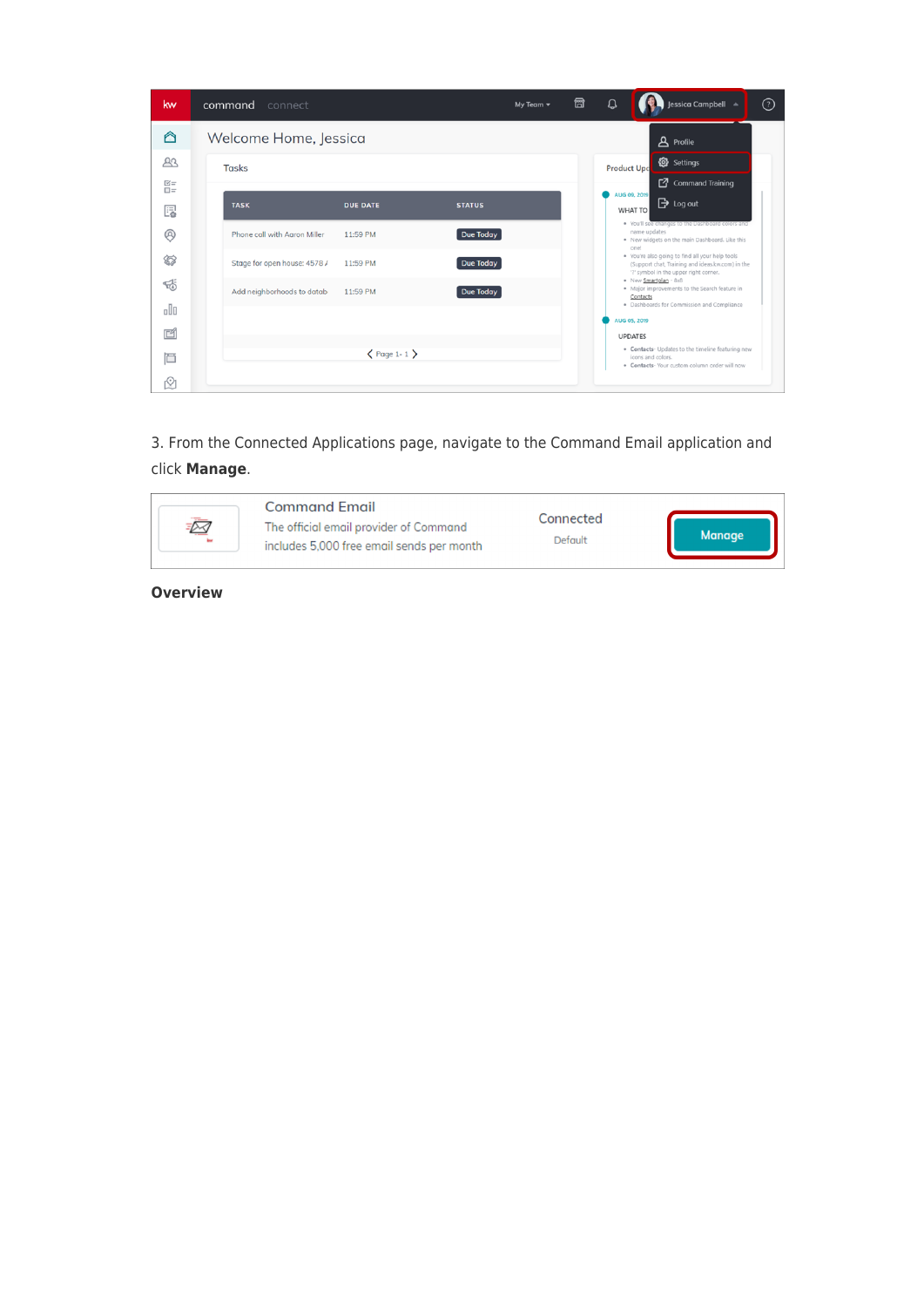| Manage Command Email                                                                                                                     |  |  |  |  |  |
|------------------------------------------------------------------------------------------------------------------------------------------|--|--|--|--|--|
| <b>Email Configuration</b>                                                                                                               |  |  |  |  |  |
| Emails are sent from a KW email address on your behalf, and you can configure the<br>agent name displayed and the reply-to email address |  |  |  |  |  |
| Agent Displayed Name*                                                                                                                    |  |  |  |  |  |
| Jessica Campbell                                                                                                                         |  |  |  |  |  |
| Reply-To Email                                                                                                                           |  |  |  |  |  |
| jessica.campbell@kw.com                                                                                                                  |  |  |  |  |  |
| <b>Save Changes</b>                                                                                                                      |  |  |  |  |  |
| Monthly Account Usage                                                                                                                    |  |  |  |  |  |
| Click Manage Subscription to explore account options in the KW MarketPlace                                                               |  |  |  |  |  |
| You've sent 1 of your 5000<br>0%<br>available e-mails this month                                                                         |  |  |  |  |  |
| <b>Manage Subscription</b>                                                                                                               |  |  |  |  |  |

 Use this section to customize the display name and reply-to email address for emails sent through Command Email.

• [Click here](https://answers.kw.com/hc/en-us/articles/360042639234) to learn more.

You can monitor your monthly account usage in this section. By default, you have 5,000 free emails that you can send through Command Email each month. See #3 to learn how to increase this.

• [Click here](https://answers.kw.com/hc/en-us/articles/360042607874) to learn more.

 Click **Manage Subscription** to upgrade your Command Email subscription and increase the number of emails you can send for the month, in the KW MarketPlace. By default, you can send 5,000 free emails, per month.